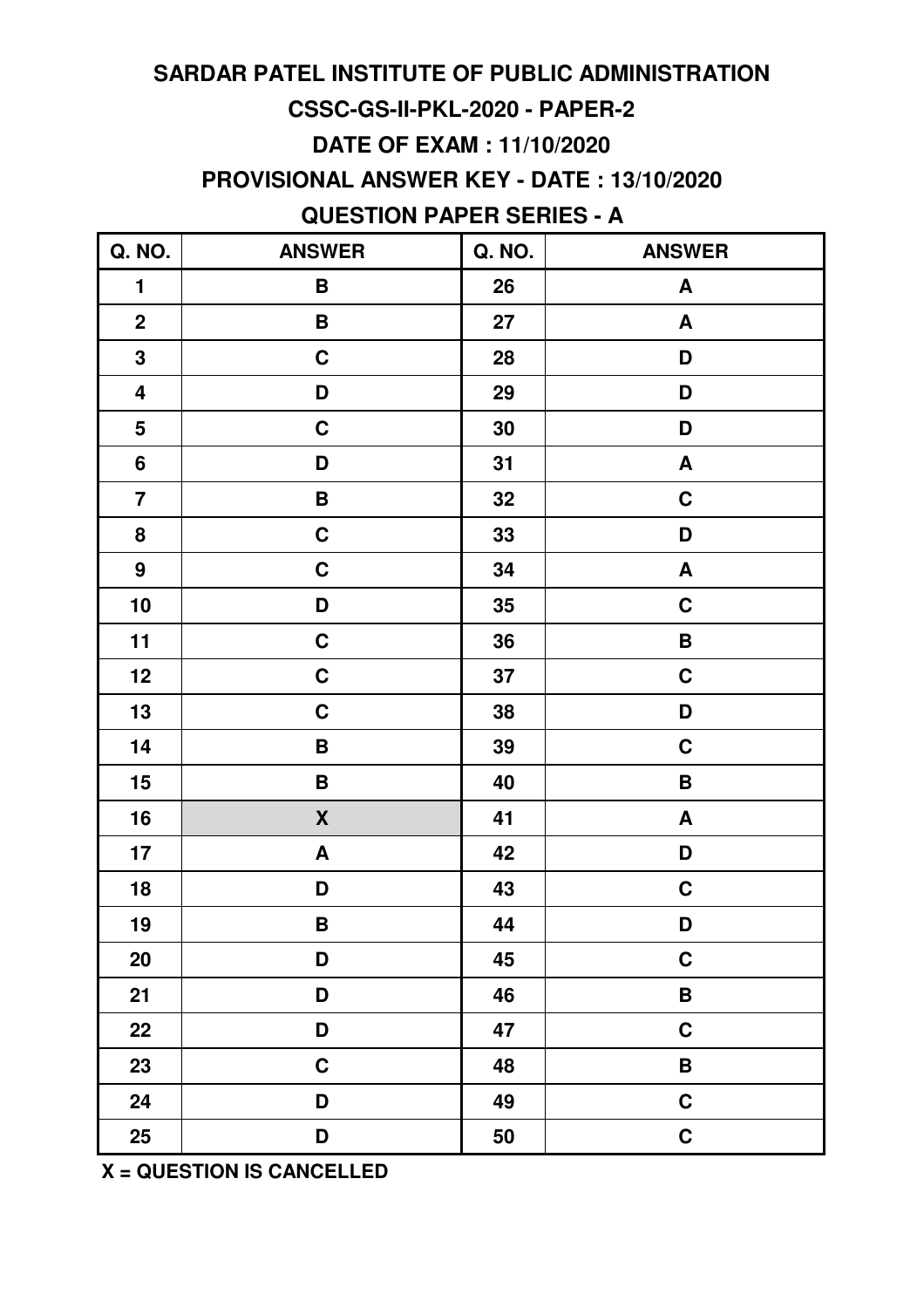# **SARDAR PATEL INSTITUTE OF PUBLIC ADMINISTRATION CSSC-GS-II-PKL-2020 - PAPER-2 DATE OF EXAM : 11/10/2020**

**PROVISIONAL ANSWER KEY - DATE : 13/10/2020**

### **QUESTION PAPER SERIES - B**

| Q. NO.                  | <b>ANSWER</b>             | Q. NO. | <b>ANSWER</b>             |
|-------------------------|---------------------------|--------|---------------------------|
| $\mathbf{1}$            | $\mathbf C$               | 26     | D                         |
| $\mathbf{2}$            | $\mathbf C$               | 27     | $\mathbf C$               |
| $\mathbf 3$             | B                         | 28     | B                         |
| $\overline{\mathbf{4}}$ | $\pmb B$                  | 29     | $\boldsymbol{\mathsf{A}}$ |
| $\overline{\mathbf{5}}$ | $\pmb{\mathsf{X}}$        | 30     | D                         |
| $6\phantom{a}$          | $\boldsymbol{\mathsf{A}}$ | 31     | $\mathbf C$               |
| $\overline{7}$          | D                         | 32     | D                         |
| 8                       | $\pmb B$                  | 33     | $\mathbf C$               |
| $\boldsymbol{9}$        | D                         | 34     | $\pmb B$                  |
| 10                      | D                         | 35     | $\mathbf C$               |
| 11                      | D                         | 36     | $\pmb{\mathsf{B}}$        |
| 12                      | $\mathbf C$               | 37     | $\mathbf C$               |
| 13                      | D                         | 38     | $\mathbf C$               |
| 14                      | D                         | 39     | A                         |
| 15                      | $\pmb B$                  | 40     | $\pmb{\mathsf{A}}$        |
| 16                      | $\, {\bf B}$              | 41     | D                         |
| 17                      | $\mathbf C$               | 42     | D                         |
| 18                      | D                         | 43     | D                         |
| 19                      | $\mathbf{C}$              | 44     | A                         |
| 20                      | D                         | 45     | $\mathbf C$               |
| 21                      | $\pmb B$                  | 46     | D                         |
| 22                      | $\mathbf C$               | 47     | A                         |
| 23                      | $\mathbf C$               | 48     | $\mathbf C$               |
| 24                      | D                         | 49     | $\pmb{\mathsf{B}}$        |
| 25                      | $\mathbf C$               | 50     | $\mathbf C$               |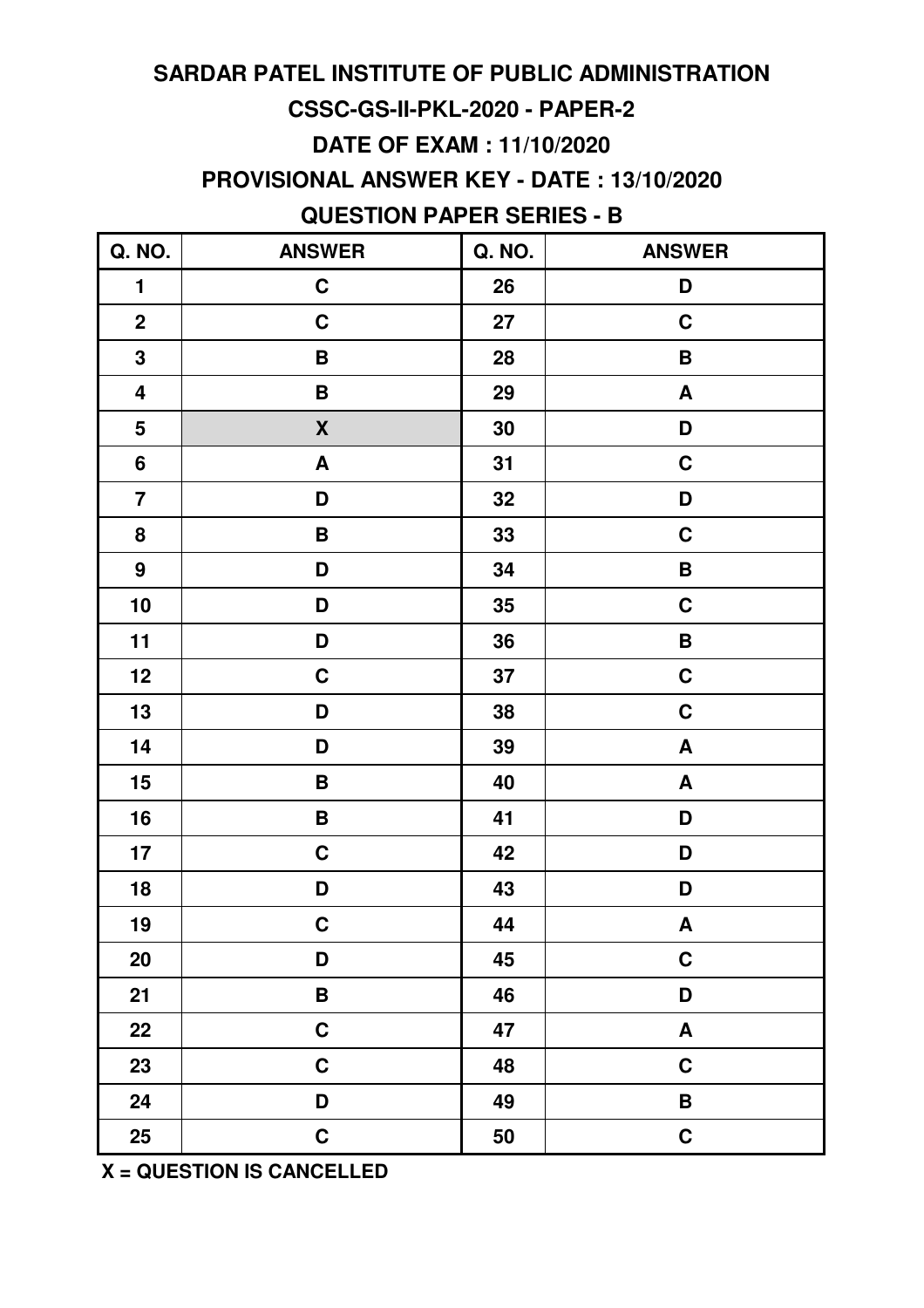# **SARDAR PATEL INSTITUTE OF PUBLIC ADMINISTRATION CSSC-GS-II-PKL-2020 - PAPER-2 DATE OF EXAM : 11/10/2020**

**PROVISIONAL ANSWER KEY - DATE : 13/10/2020**

### **QUESTION PAPER SERIES - C**

| Q. NO.                  | <b>ANSWER</b>             | Q. NO. | <b>ANSWER</b>      |
|-------------------------|---------------------------|--------|--------------------|
| $\mathbf{1}$            | A                         | 26     | B                  |
| $\mathbf{2}$            | A                         | 27     | B                  |
| $\mathbf 3$             | D                         | 28     | C                  |
| $\overline{\mathbf{4}}$ | D                         | 29     | D                  |
| $\overline{\mathbf{5}}$ | D                         | 30     | $\mathbf C$        |
| $6\phantom{a}$          | $\boldsymbol{\mathsf{A}}$ | 31     | D                  |
| $\overline{7}$          | $\mathbf C$               | 32     | B                  |
| 8                       | D                         | 33     | $\mathbf C$        |
| $\boldsymbol{9}$        | $\boldsymbol{\mathsf{A}}$ | 34     | $\mathbf C$        |
| 10                      | $\mathbf C$               | 35     | D                  |
| 11                      | $\pmb{\mathsf{B}}$        | 36     | $\mathbf C$        |
| 12                      | $\mathbf C$               | 37     | $\mathbf C$        |
| 13                      | D                         | 38     | $\mathbf C$        |
| 14                      | $\mathbf C$               | 39     | $\, {\bf B}$       |
| 15                      | $\pmb B$                  | 40     | $\pmb B$           |
| 16                      | $\boldsymbol{\mathsf{A}}$ | 41     | $\pmb{\mathsf{X}}$ |
| 17                      | D                         | 42     | A                  |
| 18                      | $\mathbf C$               | 43     | D                  |
| 19                      | D                         | 44     | B                  |
| 20                      | $\mathbf C$               | 45     | D                  |
| 21                      | $\pmb B$                  | 46     | D                  |
| 22                      | $\mathbf C$               | 47     | D                  |
| 23                      | $\, {\bf B} \,$           | 48     | $\mathbf C$        |
| 24                      | $\mathbf C$               | 49     | D                  |
| 25                      | $\mathbf C$               | 50     | D                  |